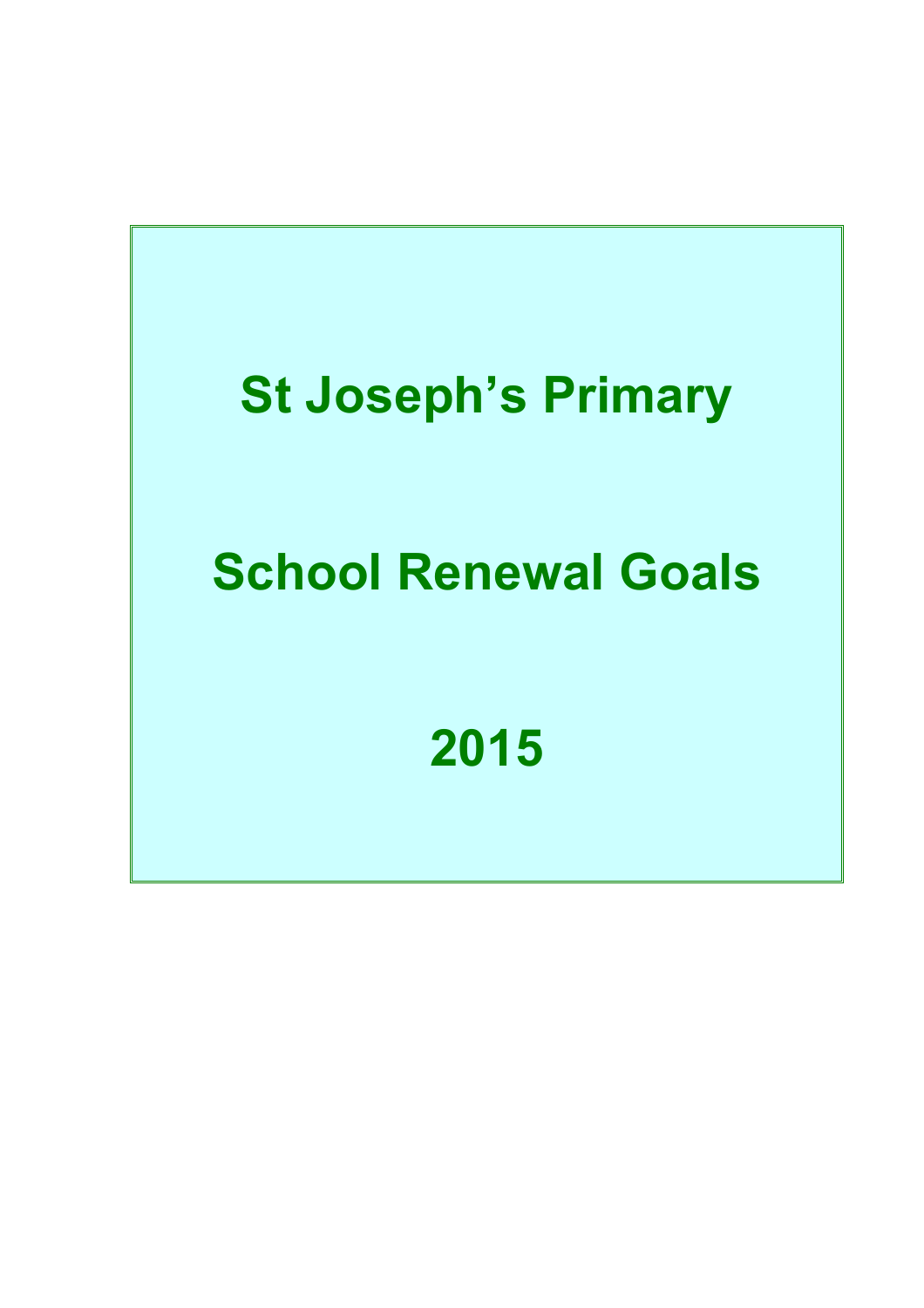| <b>Goals</b>                                                                                                         | <b>2015 Strategies</b>                                                                                                                                                                                                                        | Leadership                   | <b>Review</b>                                                                                                                               |
|----------------------------------------------------------------------------------------------------------------------|-----------------------------------------------------------------------------------------------------------------------------------------------------------------------------------------------------------------------------------------------|------------------------------|---------------------------------------------------------------------------------------------------------------------------------------------|
| RE curriculum to<br>be further<br>enhanced by<br>integration of<br>supporting<br>documents and<br>practices.         | <b>BCE RE online Learning Bytes and</b><br>$\blacktriangleright$<br>teacher resources to be examined and<br>applied where relevant - eg<br><b>Meditation Practices and Mandated</b><br>Prayers etc.                                           | All staff                    | Received well by staff.<br>Continue enhancement<br>of RE teaching and<br>learning leading up<br>Validation of School RE<br>program in 2016. |
|                                                                                                                      | <b>Religious Education Curriculum was</b><br>➤<br>again a focus for Consistency of<br>Teacher Judgement in 2015. All staff<br>had to teach a targeted area of the<br>curriculum and share work samples<br>with colleagues from other schools. | All<br>teaching<br>staff     | A good opportunity to<br>engage with others and<br>the curriculum.<br>Teachers were largely<br>affirmed in their<br>professional judgments. |
| To continue to<br>offer faith<br>formation<br>opportunities to<br>teachers to the<br>profession and/or<br><b>BCE</b> | Support teachers engaged in formal<br>➤<br>study                                                                                                                                                                                              | Kait Green<br>Nik and<br>Kym | Course completed<br>Ongoing                                                                                                                 |
| Increase visual<br>symbolism                                                                                         | Commissioned crosses for rooms<br>$\blacktriangleright$<br>that depict indigenous story of local<br>area                                                                                                                                      | Bryan &<br>Maryanne          | Should arrive to start<br>2016 - staff will have<br>inservice with Aboriginal<br>artist                                                     |
|                                                                                                                      | Research larger format Catholic<br>➤<br>symbols for external signage -<br>Clewley St face of C Block and also<br>rear of A Block near Martindale St<br>entrance.                                                                              | Margaret<br>Hanrahan         | Ideas ready to present<br>to staff early 2016                                                                                               |

# **Priority 1: Mission and Religious Education**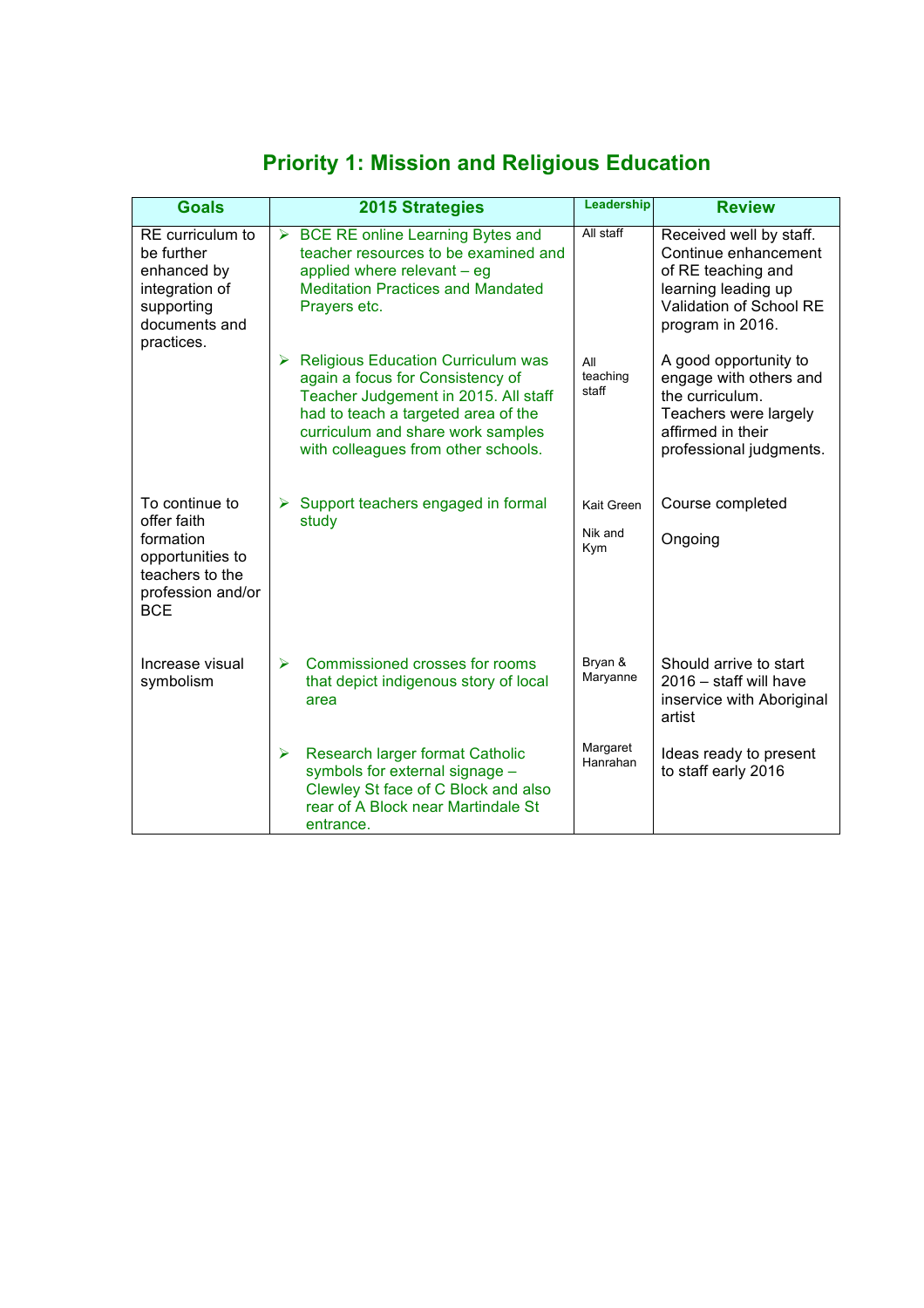## **Priority 2: Learning and Teaching**

| <b>Goals</b>                                                                                                 | 2015 Strategies                                                                                                                                                                                         | Leadership                                                                | <b>Review</b>                                                                                                                                                                                                                                                                                                                    |
|--------------------------------------------------------------------------------------------------------------|---------------------------------------------------------------------------------------------------------------------------------------------------------------------------------------------------------|---------------------------------------------------------------------------|----------------------------------------------------------------------------------------------------------------------------------------------------------------------------------------------------------------------------------------------------------------------------------------------------------------------------------|
| Continue to promote<br>use of SRS data, BI<br>Tool, NAPLAN and<br><b>ACER</b> testing data<br>during teacher | Teachers to continue to<br>$\blacktriangleright$<br>incorporate available data when<br>planning.                                                                                                        | All staff                                                                 | SRS data and Naplan data<br>being accessed well.<br><b>ACER</b> tests and testing<br>data being used where<br>appropriate.                                                                                                                                                                                                       |
| planning                                                                                                     | ➤<br>Facilitate school-wide tracking of<br>data.                                                                                                                                                        | <b>Judy Nisbet</b>                                                        | Useful information gained.<br>For 2015, aim to share<br>information with staff to<br>better inform whole-school<br>planning.                                                                                                                                                                                                     |
| Engage in<br>Delivering<br>Excellence in<br>Learning and<br>Teaching (DELT) -<br><b>BCE</b> initiative       | $\blacktriangleright$<br>St Joseph's selected to be in the<br>Learning Collaborative - focused<br>on Literacy, partnered with Prof<br>Lyn Sharratt (Montreal)                                           | <b>Judy Nisbet</b><br>Kylie Smith<br>Maryanne<br>Riley                    | A significant commitment<br>which has resulted in<br>significant outcomes in the<br>areas of literacy and<br>student progression<br>tracking. To be continued<br>in 2016 while also joining<br>"Making Learning Visible"<br>Collaborative.                                                                                       |
| Continue to explore<br>the use and benefits<br>of mobile<br>technologies in<br>classrooms.                   | $\triangleright$ Further purchasing of iPads and<br>provision of staff PD opportunities.                                                                                                                | All Staff.                                                                | By 2016, we will have 66<br>ipads across the school,<br>and majority of staff are<br>transitioning to Surface Pro<br>tablets. Prep to have<br>dedicated cart of iPads in<br>2016.                                                                                                                                                |
| Continue to engage<br>in BCE initiatives<br>which enhance<br>pedagogical<br>practices.                       | $\triangleright$ Support teacher's engagement in:<br><b>Reading to Learn</b><br>$\circ$<br><b>Visible Learning</b><br>$\circ$<br>LIFE<br>$\circ$<br><b>Design Thinking</b><br>$\circ$                   | Kylie & Jenny<br>Maryanne,<br>Bryan, Tanya<br>& Helen<br>Bel & Nik<br>Kym | Design Thinking and other<br>practices from 2014 were<br>overshadowed by system-<br>wide DELT initiative.<br>Opportunities to re-engage<br>with these should be<br>present as we transition to<br>the Making Learning<br>Visible collaborative.<br>Delayed release of LIFE<br>upgrade slowed<br>implementation across<br>school. |
|                                                                                                              | $\triangleright$ Worth with Cath Grealy (BCE) to<br>develop a framework to further<br>roll-out these initiatives across<br>other year levels                                                            | Maryanne,<br>Bryan,<br>Sharon, Kym,<br>Judy, Kylie,<br>Naomi,<br>Louise   | DELT initiative became<br>priority - framework<br>development did not<br>progress. Revisit process<br>in 2016 in next phase of<br>DELT.                                                                                                                                                                                          |
| To provide<br>increased<br>opportunities for<br>more capable<br>students to be<br>challenged                 | $\triangleright$ Learning Enrichment teacher<br>employed (part-time) to assist<br>classroom teachers in planning for<br>open-ended inquiry methods to<br>allow for differentiation in the<br>classroom. | Louise<br>Burgman                                                         | All year levels have<br>benefitted from this<br>targeted support. This will<br>continue through 2016,<br>with a focus on whole-<br>class differentiation.                                                                                                                                                                        |
|                                                                                                              | $\triangleright$ Coordinate opportunities for<br>external competitions and<br>programs                                                                                                                  | Louise<br>Burgman                                                         | Weekly Code Club started<br>and other external<br>competitions attended with<br>students achieving<br>commendable results.                                                                                                                                                                                                       |